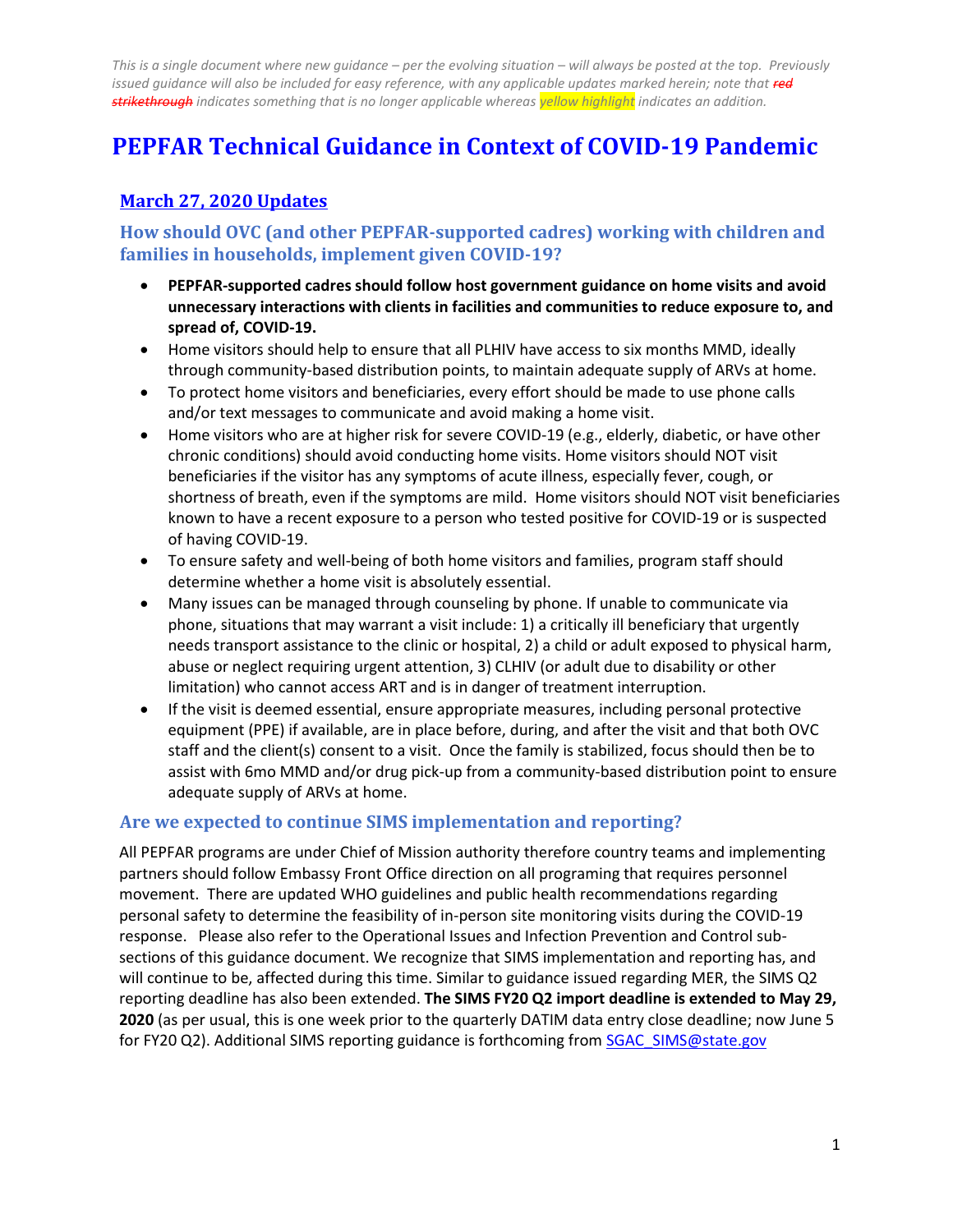# **What if PEPFAR's recommendations for adapting HIV services in the context of COVID-19 do not align with local policy?**

PEPFAR operates in partnership with the host government, and under Chief of Mission authority. PEPFAR country teams are urged to work promptly and closely with national governments to effect **temporary** changes in policy that will allow uninterrupted essential HIV services to clients while minimizing the recipients of care's interactions with health care facilities and health care workers during COVID-19.

# **Can clients initiating ART receive multi-month dispensing?**

PEPFAR recommends that ALL PLHIV who are starting ART receive at least 3 but preferably 6 months of drugs. Phone or electronic follow-up may be helpful to assess and support adherence and to assess and manage side effects. Evidence from cohort studies indicate that <5% of clients initiating ART will require a change in ARV regimen in the first 6 months of treatment. Two forms of contact, as recommended in the COP 20 guidance, should be obtained in all PLHIV, especially in ART initiators.

# **Key Population Programming during the COVID-19 pandemic**

Depending on how COVID-19 impacts your country, there may be significant interruptions in access to HIV services for key populations. This may lead to economic uncertainty, increased risk-taking behavior, further experience of stigma and personal violence. Community outreach and traditional peer outreach approaches will likely be disrupted and will need to be adapted based on the client's needs.

## *Prioritize Uninterrupted HIV Treatment Access, Clinical Care, and Support for Key Populations*

- Services should be modified and decentralized so that all KPs can continue to access treatment, PrEP and viral load testing and other care through community platforms.
- Continued coordination and collaboration among community case management teams prioritizing virtual platforms to determine appropriate and needed differentiated services for KPLHIV

## *Testing, Prevention and PrEP Services*

- Prioritize differentiated service delivery through community initiation and refill of PrEP and delivery of HIV testing including self-testing via mobile clinics, drop-in centers (DICs), and other community platforms or alternative arrangements for pickup or delivery of services
- Ensure peer outreach workers have enough supply of commodities and/or there are also community distribution points for commodities like condoms, lubricant and self-test kits.
- *Leverage Virtual Approaches*: Use of social media, phone, SMS, and alternative methods of communication by health care and peer workers may ensure critical services are continued.

## *Ensure Safety of Key Populations*

• Programs should track reports of barriers to service delivery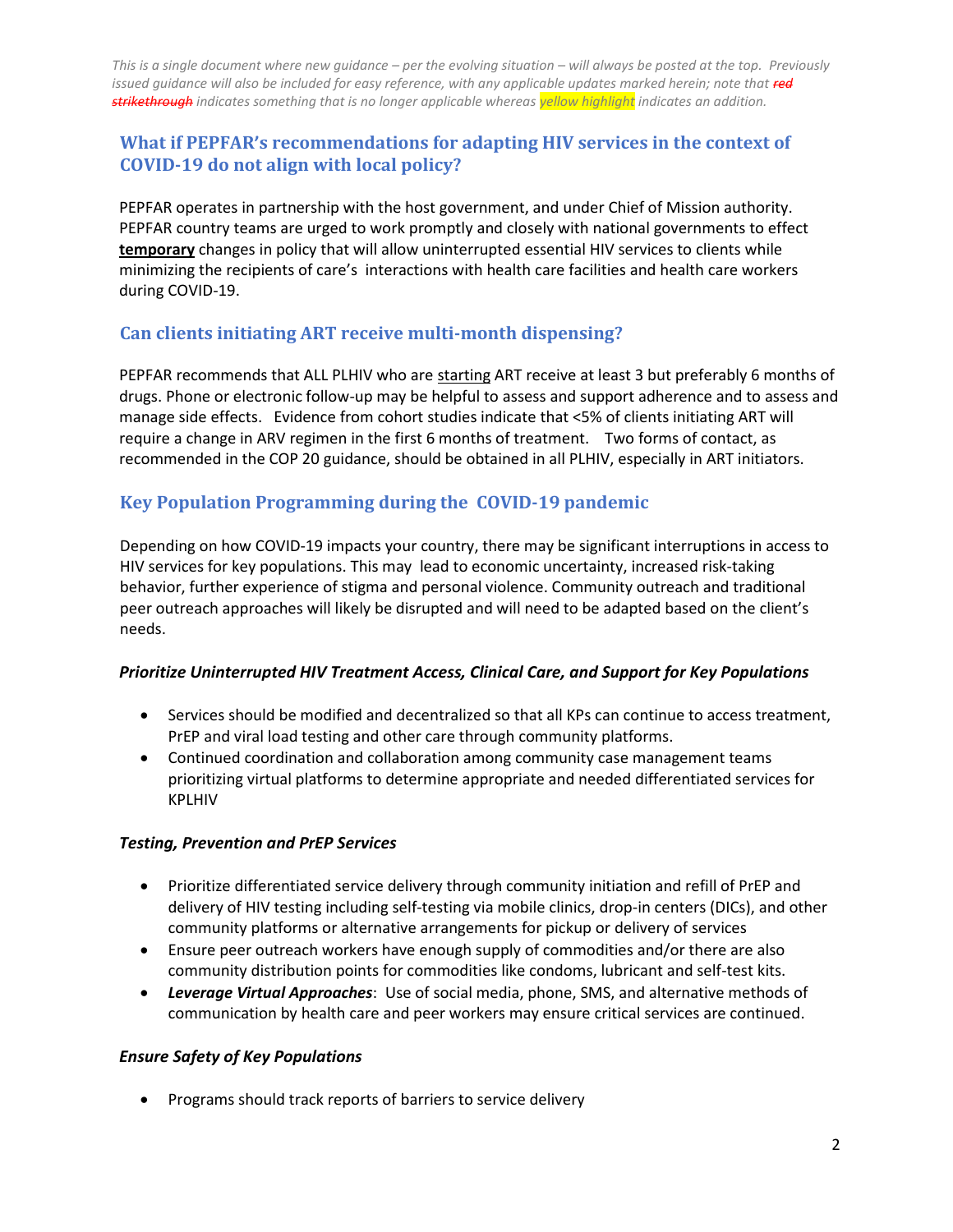- Work with IPs and engage KP community-based organizations to provide basic communications materials including infection prevention
- Programs should ensure violence prevention mechanisms and referrals are functioning to track and link clients to needed services

# **How can Faith and Community leaders help with the multiplicity of challenges countries are facing due to the co-occurrence of HIV and a COVID-19 pandemic?**

- Provide accurate and timely information from reliable sources about COVID-19
- Use their influence to encourage their communities to follow government standards for social distancing and lockdowns
- Understand that meeting in congregations must be postponed until after the epidemic has subsided
- Encourage their congregations to maintain an adequate supply of ART
- Support community networks
- Protect the most vulnerable including children who may be exposed to violence. [https://www.who.int/emergencies/diseases/novel-coronavirus-2019/advice-for-public/healthy](https://www.who.int/emergencies/diseases/novel-coronavirus-2019/advice-for-public/healthy-parenting)[parenting](https://www.who.int/emergencies/diseases/novel-coronavirus-2019/advice-for-public/healthy-parenting)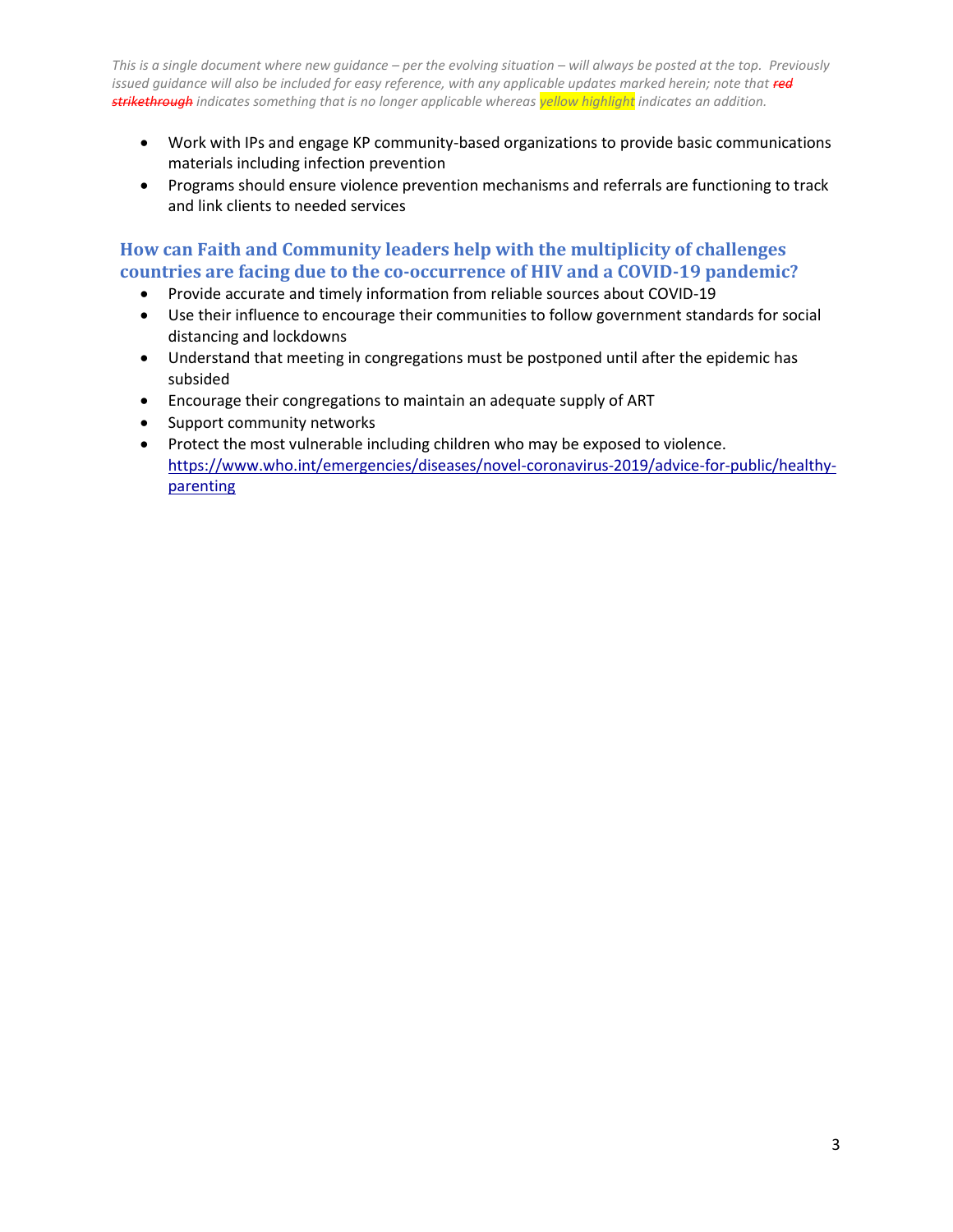# *March 25, 2020 Updates*

# *What is most important for PEPFAR teams to implement at this time?*

*Key principles for the PEPFAR response to COVID include continuity of ART therapy and accelerated decongestion of health facilities to minimize transmission of COVID-19 and protect PLHIV. The critical intervention for all programs and individuals is to accelerate and complete scale-up of 6 month dispensing of ART. If there are any barriers to 6-month MMD implementation, programs should alert their S/GAC Chair and PPM immediately for advice and assistance.*

# *Is the PEPFAR Quarter 2 reporting deadline still the same?*

*Recognizing challenges with site-level access in countries across the world, the PEPFAR Quarter 2 reporting deadline has been moved to Friday, June 5th. Detailed guidance is forthcoming from SGAC\_SI. We will closely monitor PEPFAR program implementation in the ensuing weeks and provide updated guidance as needed for Quarter 3 reporting.* 

# *What should be done with TPT programs?*

*Tuberculosis preventive therapy remains a core HIV service and countries may continue their scaleup. A full course of TPT (INH or 3HP) should be dispensed. For those already on TPT, the remaining course of their TPT regimen should be given. Programs should ensure that systems are in place for adverse event monitoring whether via telephone, SMS, or electronically. Differentiated service delivery models may be helpful in this setting; adherence to infection control procedures is required.* 

## *What treatments are available for COVID-19?*

*Currently, there is no known effective treatment for COVID-19. We discourage the use of experimental therapies outside of registered clinical trials as they may be dangerous. Drug-drug interactions with ART and other HIV related therapies may pose particular risks for our PLHIV clients.* 

## *What about personal protective equipment?*

*There is currently a world-wide shortage of personal protective equipment (PPE). PEPFAR has not procured PPE in large quantities in the past and cannot currently ensure appropriate or adequate supply. We are therefore asking teams to seek alternative sources at this time. Current financial commitments will be honored. It is important that health workers providing ART services in areas impacted by COVID-19 use PPE to protect against self-exposure and transmitting to our highly vulnerable population. PEPFAR will work to gather and disseminate information about alternative sources or solutions for PPE as they become available.* 

## *Is there an update on index testing for key populations?*

*The evolving situation with COVID-19 may have implications for HTS implementation, monitoring and achieving HTS results, and teams are expected to operate under any COVID-19 related country guidelines as well as KP and HTS programming considerations below. However, given the progress made in recent months on ensuring HTS minimum standards through multiple processes, at this time, the previous halt on active index testing among key populations has been lifted. PEPFAR will work with country teams to ensure that either: (1) existing data confirm that current HTS provision at sites meets minimum standards or (2) sites are brought up to standards and assessed using*  vetted and valid tools. PEPFAR remains committed to ensuring all sites providing index testing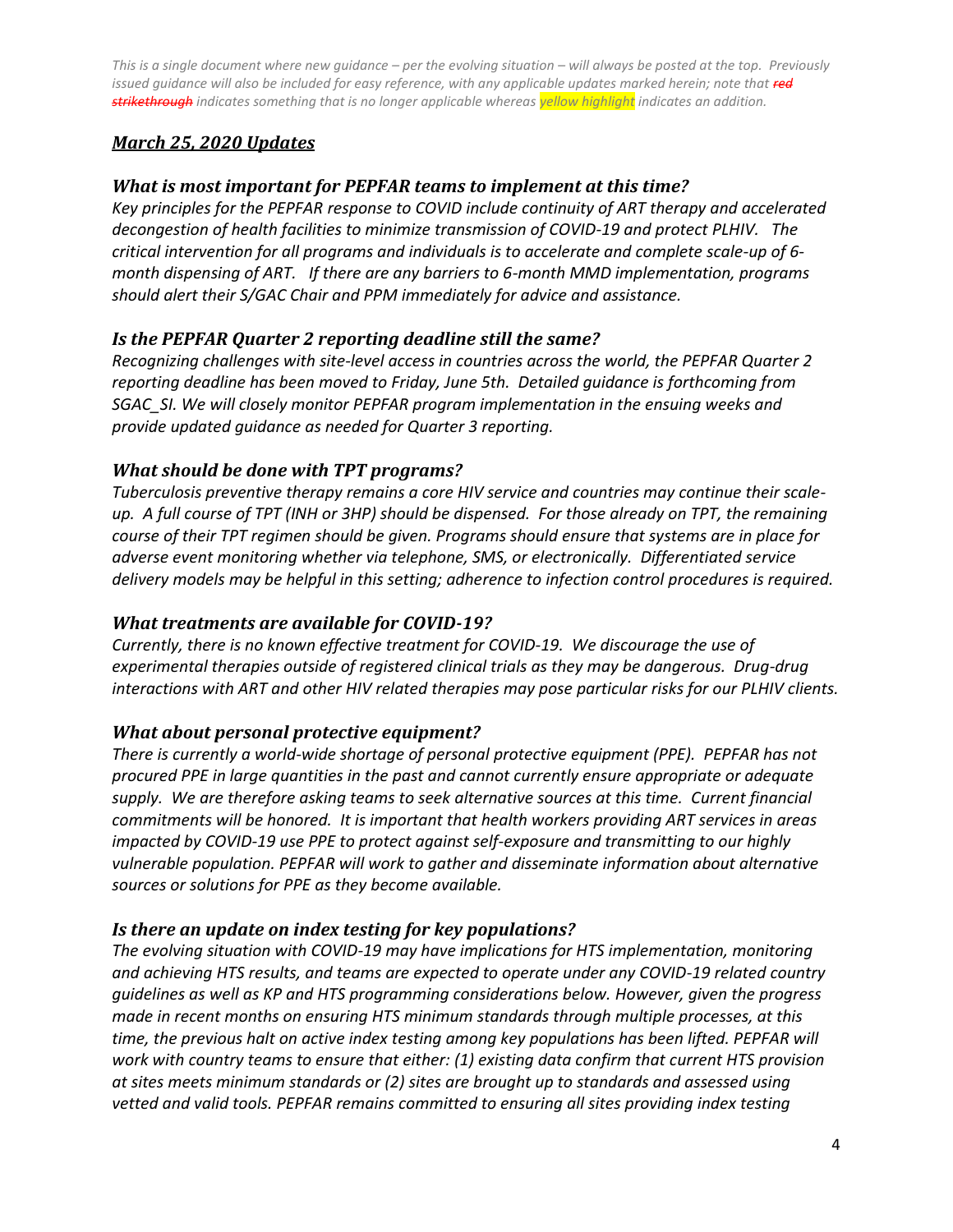*services do so in a manner that meets established standards. Consult your S/GAC chair or PPM if needed.* 

*Feedback/Question Submission: As is feasible given your country situation, PEPFAR programs are requested to share new MoH guidance for HIV services in the COVID-19 context, incoming technical questions, as well as any solutions for PEPFAR programs in the context of COVID-19. Guidance that has already been issued should be shared for awareness; PEPFAR HQ would be happy to provide rapid input on guidance that is still in draft form. Please send these new MoH guidance documents directly to S/GAC by emailing them to Dr. Katy Godfrey [qea0@cdc.gov,](mailto:qea0@cdc.gov) Teri Wingate [gza2@cdc.gov,](mailto:gza2@cdc.gov) and Helina Mer[i MeriHD@state.gov,](mailto:MeriHD@state.gov) copying your Chair and PPM.*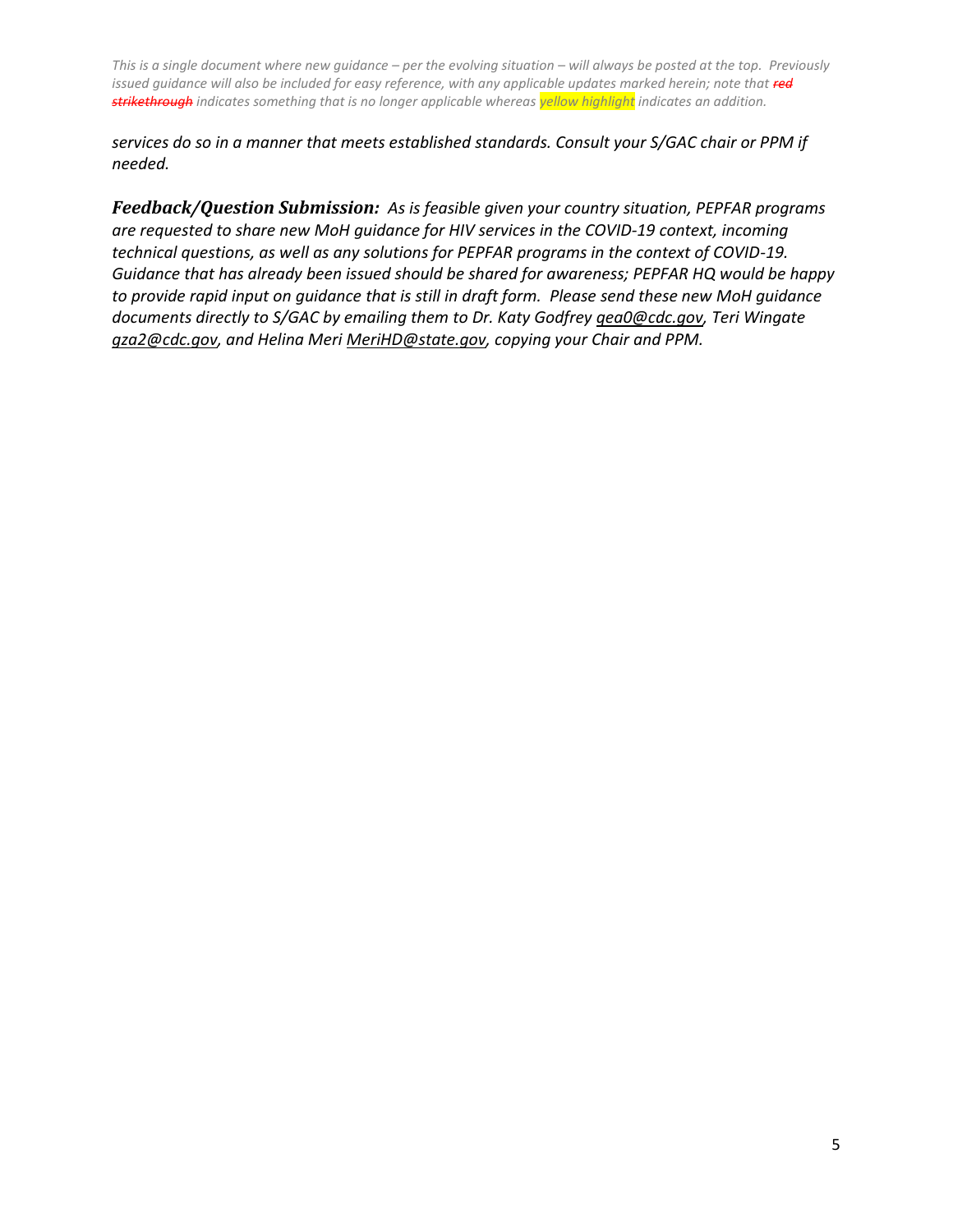# *March 20th Guidance*

*In January 2020 a novel coronavirus, SARS-CoV-2, was identified as the causative agent of an outbreak of viral pneumonia centered around Wuhan, Hubei, China. The disease caused by this virus is called COVID-19. The WHO is reporting that there are now over 510,000 cases in 202 countries or territories.<sup>1</sup> There has been widespread disturbance of international travel and shortages of medical supplies. In the areas hardest hit, medical facilities are overwhelmed in handling the large numbers of COVID-19 patients. During the COVID-19 pandemic, PEPFAR remains committed to supporting the provision of care and treatment of individuals with HIV while maintaining a safe healthcare environment for clients and staff. Deaths due to HIV and other co-morbidities must continue to be prevented during this time. In order to meet our commitment to continued care and treatment for PLHIV and the prevention of deaths among PLHIV due to HIV associated co-morbidities, PEPFAR is committed to supporting the host government response to the COVID-19 pandemic by leveraging existing PEPFAR resources, such that PLHIV have the best possible outcomes within the context of stretched healthcare systems. Overarching principles as well as specific technical guidance is provided for PEPFAR operational issues; prevention, testing, clinical services, supply chain, and laboratory activities; infection prevention and control; and budget guidance. This document will be updated routinely as the situation evolves.*

# *Guiding principles for the provision of services in PEPFAR-supported countries during COVID-19 Pandemic*

- *Protect the gains in the HIV response:*
	- o *Ensure continuous antiretroviral therapy (ART) provision to current recipients of care so that they have at least a three- and ideally a six-month supply of ART in order to maintain virologic suppression. In areas where they do not already exist, dedicated and separate HIV clinic space should be carved at health facilities for protection of clients.*
- *Leverage PEPFAR-supported systems and infrastructure:* 
	- o *Utilize lab and surveillance systems and capacity to test for COVID-19.*
- *Reduce transmission of COVID-19:*

 $\overline{\phantom{a}}$ 

- o *Protect front line health care workers.*
- o *Reduce non-essential exposure of staff and clients to health care settings which may be both overburdened and potential sources of risk.* 
	- *Note: this may require modification and/or temporary suspension of nonessential services.*
- *In consultation with host governments, PEPFAR Operating Units (OUs) have flexibility to determine how best to continue to serve clients with HIV prevention and treatment services in areas affected by COVID-19:* 
	- o *It is understood that scale-up of HIV prevention and treatment services may be delayed, given the COVID-19 pandemic; but we must innovate and adapt to local needs to try to maintain services, continue operations and reporting.*

<sup>1</sup> <https://experience.arcgis.com/experience/685d0ace521648f8a5beeeee1b9125cd>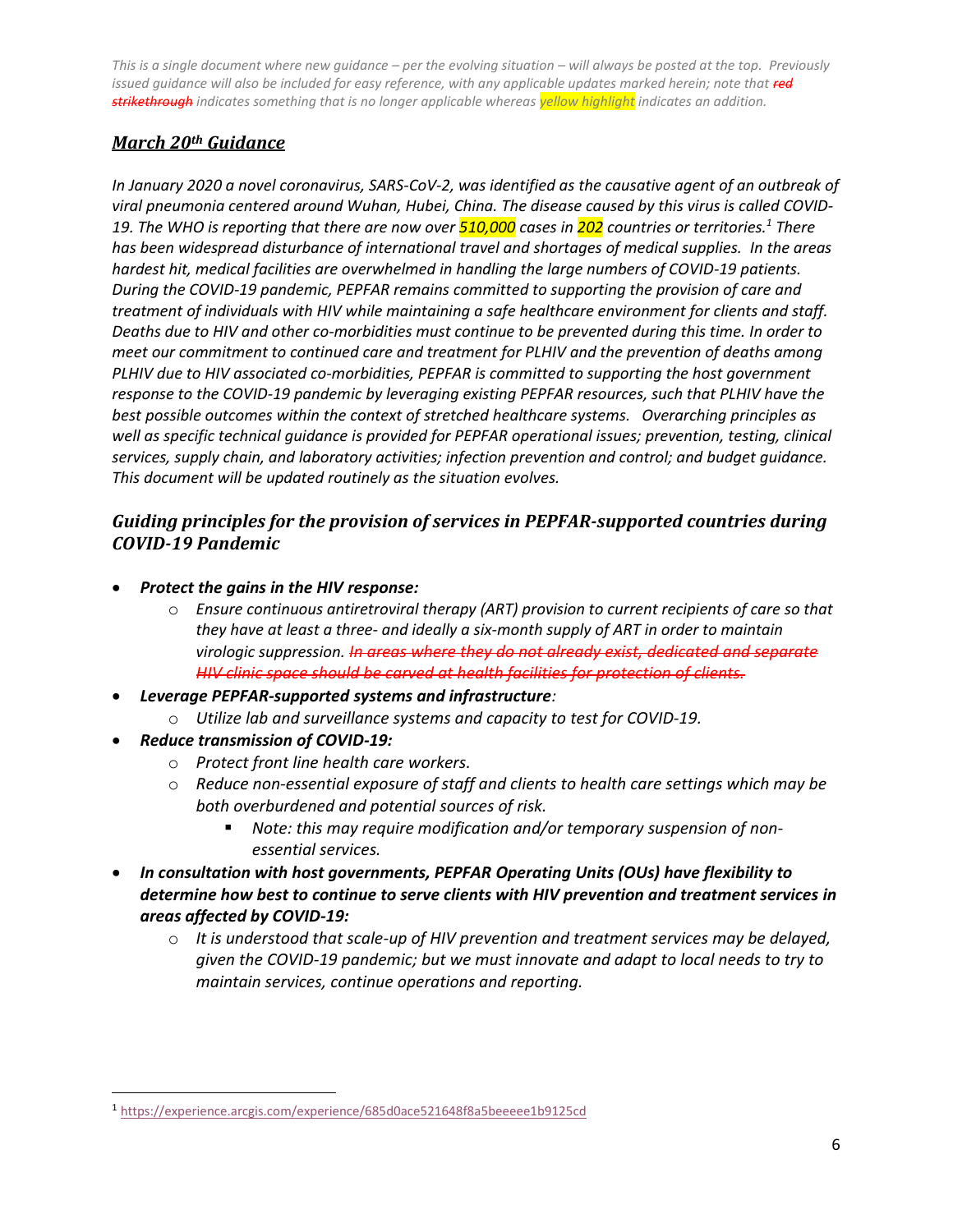## *OPERATIONAL ISSUES*

## *How will operations at PEPFAR be affected and what measures should be taken to prevent disruptions?*

- *Social distancing measures including quarantine may result in disrupted operations due to travel restrictions and fragile communications networks outside of the larger cities. PEPFAR country teams should develop plans to stay in communication with headquarters, and with implementing partners who may be most affected.*
- *Implementing partners should evaluate staff and supply resources that normally support PEPFAR/HIV services but that may be necessary to support COVID-19 control and treatment activities, after discussion with the PEPFAR team. Any requests to utilize resources that support HIV services but also respond to COVID-19 cannot be undertaken by an implementing partner without first consulting Agency grants management officers and receiving written authorization to do so. Agencies at Post must, in turn, consult with the S/GAC Chair with copy to [SGAC\\_M&B@state.gov](mailto:SGAC_M&B@state.gov) ahead of granting approval for such activities.*

*Further guidance about measures in healthcare settings is available here <https://www.cdc.gov/coronavirus/2019-ncov/healthcare-facilities/guidance-hcf.html>*

## *PREVENTION ACTIVITIES*

#### *How will VMMC services be affected?*

*New voluntary medical male circumcisions may be delayed or paused if guidance about mass gatherings cannot be followed. Post-operative follow-up should continue for circumcisions that have already occurred with consideration given for telephonic consultation as an initial screening, before an in-person visit. We acknowledge that prevention services for men may be impacted by COVID-19.* 

## *How will cervical cancers screening services be affected?*

*Cervical cancer screenings conducted outside of same-day and same-site ART clinical service visits should be limited to decrease exposure to health centers. Screening done as part of a routine ART visit may continue. Women undergoing evaluation and treatment for high grade lesions should continue with their recommended medical management. This will be reviewed in June.* 

## *How will the key population and DREAMS activities be affected?*

*With respect to prevention activities for KP and DREAMS beneficiaries, planning for smaller gatherings should begin. Group-based activities should follow local guidelines for mass gatherings (e.g. community mobilization and norms change sessions, parenting sessions, and 'safe space' sessions). If multiple groups are meeting concurrently in a shared space, teams/partners should be sure that there is enough time and space between groups so that they are still adhering to the local mass gathering guidance. For DREAMS specifically, if possible, country teams should consider temporarily moving safe spaces that are currently held in facilities into community spaces identified by AGYW and mentors. If this is not possible, teams/partners may need to consider postponing safe spaces meetings until guidance allows for them to begin again. Social media may be a useful alternative platform to maintain connections between AGYW and mentors (but should not be*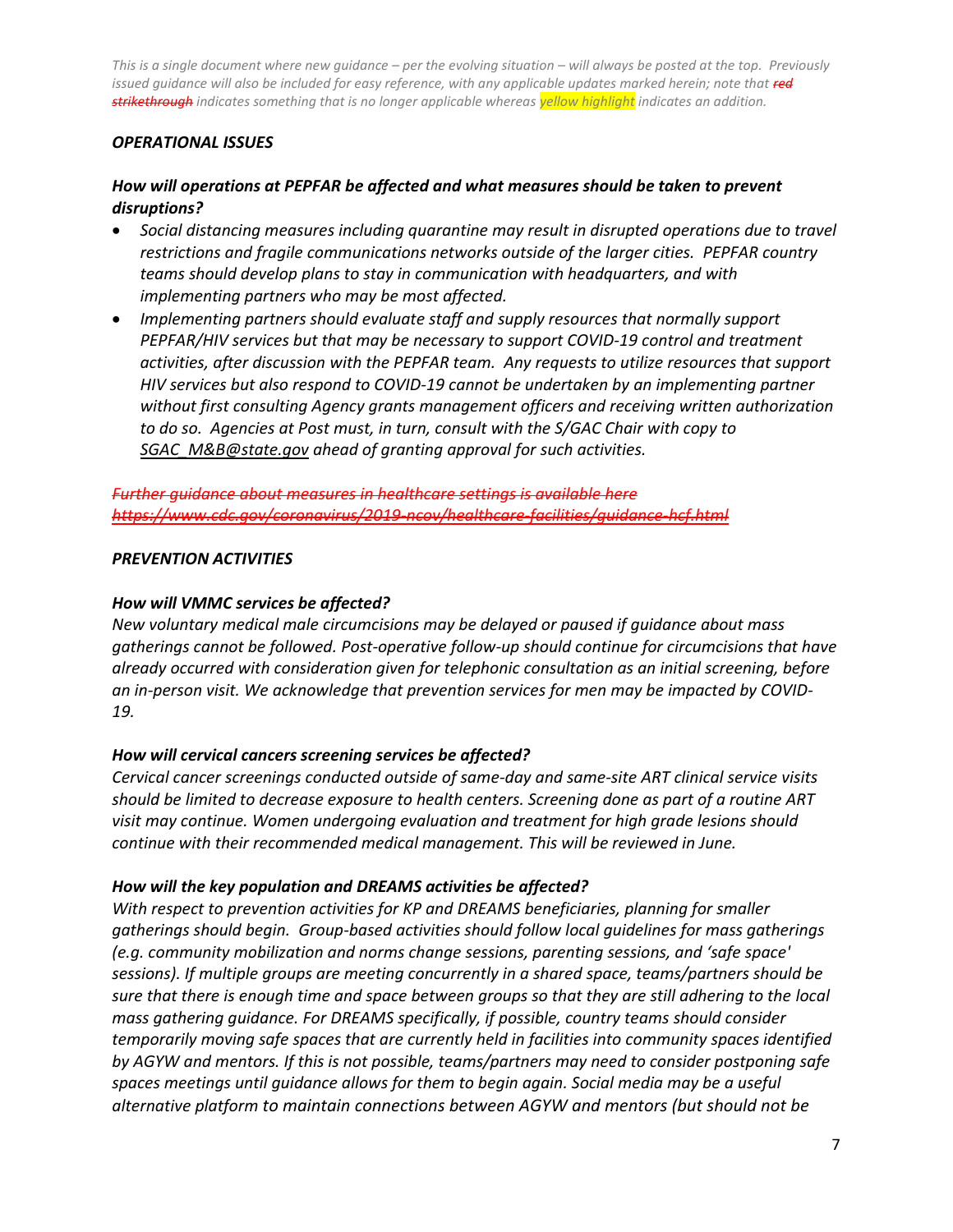*used for delivery of curriculum-based interventions). Additionally, where feasible and appropriate, facility-based DREAMS services should be offered in the community with appropriate social distancing.*

## *How will PrEP be affected?*

*For individuals already on PrEP, a 3-month prescription should be given. Any interim or follow up visits to assess side effects should be done by telephone, SMS, internet, or e-mail if possible. Community distribution and adherence support in small groups (less than 10 people present at a time) for PrEP may help support people and would not be a burden on the health care system. Adherence group meetings over the phone and use of SMS to send reminders is suggested as well.*

## *HIV TESTING*

## *How will HIV testing activities be affected?*

## *HTS Programming Considerations*

*All efforts should be made to support community social distancing and reduce contact of well persons with health care settings during COVID-19 period of risk. Plans should be in place to adapt programming should service be disrupted. We acknowledge that everyone who needs an HIV test may not get tested and target achievement may be impacted by COVID-19.* 

*Potential issues/responses include:* 

- *Adapting HTS programming to government directives or policies on social distancing.*
- *Maximizing use of self-testing outside of the clinic setting*
- *Prioritizing clinical-based HTS for those most in need:* 
	- *Testing in ANC*
	- *Diagnostic testing for individuals presenting (or admitted) to facilities with illness suspicious for HIV infection (Diagnostic testing)*
	- *Individuals with TB, STIs, malnutrition*
	- *Early infant diagnosis (EID) detection*
	- *Partner/index/family testing may be offered for individuals presenting at facilities (passive testing),*
	- *Testing in KP programs if ongoing and not facility based.*
- *HRH (including lay counselors/testers) may be impacted, reducing capacity from those affected by COVID-19*
- *HTS should not take place where adequate PPE is not available, which is routine guidance (e.g. gloves)*
- *For RTK implications, please see below Supply Chain section*

## *PROVISION OF CLINICAL CARE*

## *How will clinical services for PLHIV be affected?*

*Guidance for continuation of essential medical service may be found here [https://www.who.int/publications-detail/responding-to-community-spread-of-covid-19.](https://www.who.int/publications-detail/responding-to-community-spread-of-covid-19) Ensuring*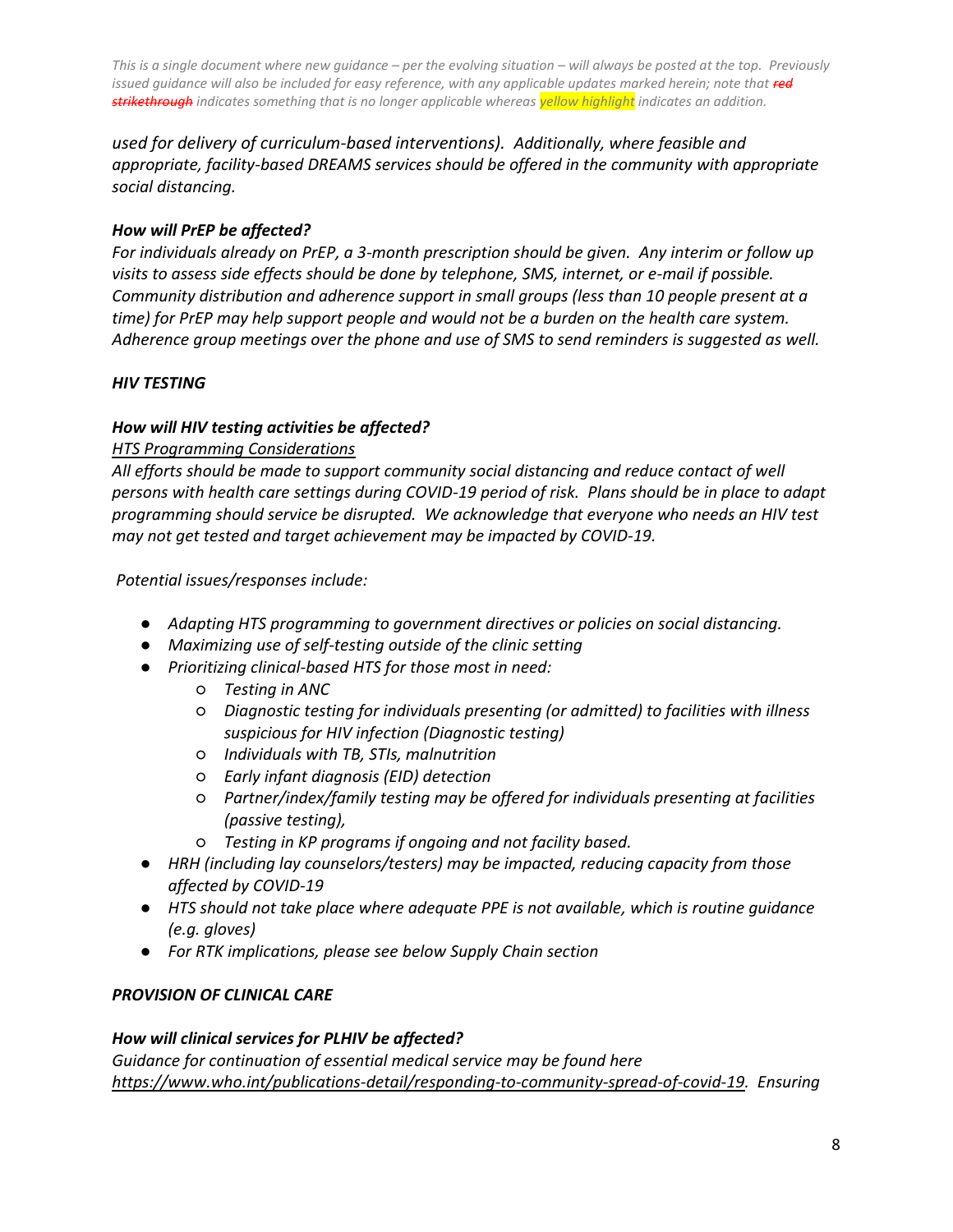## *and maintaining HIV viral load suppression should be considered an essential medical service for PLHIV.*

## *How can the impact of COVID-19 be minimized for PLHIV supported by PEPFAR?*

*The critical intervention for all programs and individuals is to accelerate and complete scale-up of 6 month dispensing of ART.* 

## *What changes should be considered for adjusting the model of service provisions for PLHIV?*

- *The overarching goal is to minimize patient contact with health facilities and reduce the burden on these facilities.*
- *Health facilities should optimize clinic spaces in order to minimize potential exposure to COVID-19. Individuals with proven or suspected COVID-19 should be separated from where care is provided to other clients. Dedicated HIV clinic spaces where they do not already exist may be useful in accomplishing this goal.*
- *Through phone calls or SMS, facilities staff should proactively communicate with HIV clients using positive messaging about the need to stay healthy.*
- *Facilities should maximize convenient six-month refills.*
- *Clients should preferentially receive their drug supplies outside of the health facility\**
- *If OUs have significant movement restriction and/or high absenteeism amongst HCW, alternatives to face-to-face care provision should be considered, including the use of phone consultations.*

*\*See Decentralized Drug Distribution strategic guide*

## *What is known about how COVID-19 affects PLHIV?*

*The evidence on the impact of COVID-19 amongst PLHIV is still scarce. There is currently no direct evidence that people with HIV are at higher risk of COVID-19, or of severe disease if affected. As more data becomes available from regions of high prevalence we will continue to update the field on the effect of COVID-19 on PLHIV. HIV virological suppression is a critical intervention that improves the health of all PLHIV.*

## *How can the most vulnerable patients be protected?*

*Older age and presence of uncontrolled comorbidities such as hypertension, diabetes and heart disease pose a higher risk for COVID-19 morbidity and mortality. All efforts should be made to streamline health services for older individuals living with HIV (>age 50) PLHIV with advanced disease, and those with co-morbidities. Programs should be sensitive to the medication needs of these individuals, seek methods to reduce the number of times these individuals require being in health care facilities.* 

## *What is the role of ARVs in the treatment of COVID-19?*

*There is no evidence that DTG- and EFV-based regimens which account for >90% of all ART in PEPFAR-supported program, have any activity or role in treating COVID-19 infections. Lopinavir/r is being investigated for use in the setting of COVID-19; there is no conclusive evidence at present*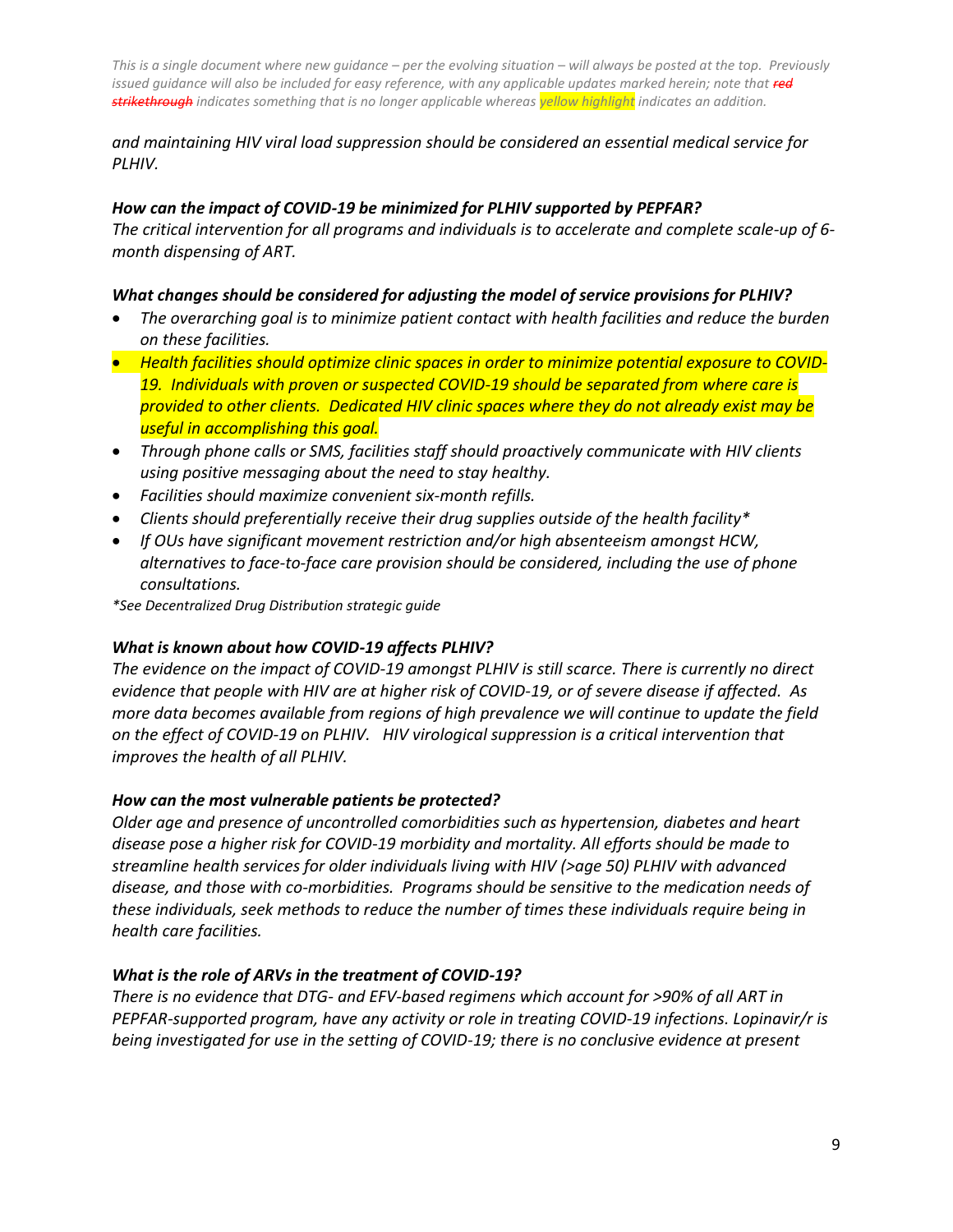*supporting its efficacy. A recent clinical trial failed to show a benefit<sup>2</sup> . Accurate messaging to prevent diversion of ARVs should be provided.* 

## *What changes in the clinic flow should be made to protect patients and HCW?*

*Waiting rooms can be a source of transmission for respiratory illness. Despite measures to maximally reduce the number of PLHIV coming for in-person facility visits, some visits will still be necessary. Consider staggering clinical appointments to avoid crowding and streamlining clinic flow so PLHIV do not interact with multiple HCW (e.g. avoiding multiple points of contact between PLHIV and HCW). Optimizing space to reduce close contact may be helpful. HIV patients should be seen in clinics that are dedicated spaces for HIV treatment services.* 

## *How will TB and TPT services be affected?*

*For individuals already on TB or TPT regimens, please ensure they have the remaining doses needed to complete a full course of treatment. Ensure that side effect monitoring can be done via telephone, SMS, or electronically. DSD models, if in place may be utilized for community distribution and adherence support as long as they adhere to social distancing policies and guidance within the country/district.* 

## *SUPPLY CHAIN FOR ARVs*

## *Will the drug supply chain be affected?*

*The ARV manufacturers (largely based in India) are reporting having sufficient active pharmaceutical ingredients (API) to continue production of formulations, specifically TLD and other ARVs. GHSC-PSM is exploring all modes of transportation to reduce the transit time and prepone the delivery of orders. S/GAC recommends that programs continue to scale up six-month MMD in order to ensure patients have a sufficient supply of ARVs in the event that patients are unable to visit the clinic.*

## *What changes may be anticipated for the supply chain of drugs?*

*As the COVID-19 pandemic continues to evolve S/GAC, USAID, CDC and GHSC-PSM have taken steps to monitor the situation as it pertains to availability of ARVs and other drugs essential to the HIV response. Because of anticipated delays USAID has instructed the Missions to place orders one month earlier than normal lead times would suggest*

## *What should be done to prevent country-level drug shortages?*

*Consider the following interventions:*

- *Substituting products/formulations where necessary.*
- *Ongoing supply plan and inventory data (PPM/R) review to identify and respond to urgent need*
- *Order staggering to prevent delivery delays*
- *Prioritization exercises across Task Order and as feasible across procurers to ensure that the most urgent need is met (across products, across countries)*
- *Reallocation of urgently needed orders to less impacted suppliers, as warranted and feasible*

 $\overline{\phantom{a}}$ <sup>2</sup> Cao B, Wang Y, Wen D, Liu W, Wang J, Fan G et al. A Trial of Lopinavir–Ritonavir in Adults Hospitalized with Severe Covid-19. 2020. doi:10.1056/NEJMoa2001282.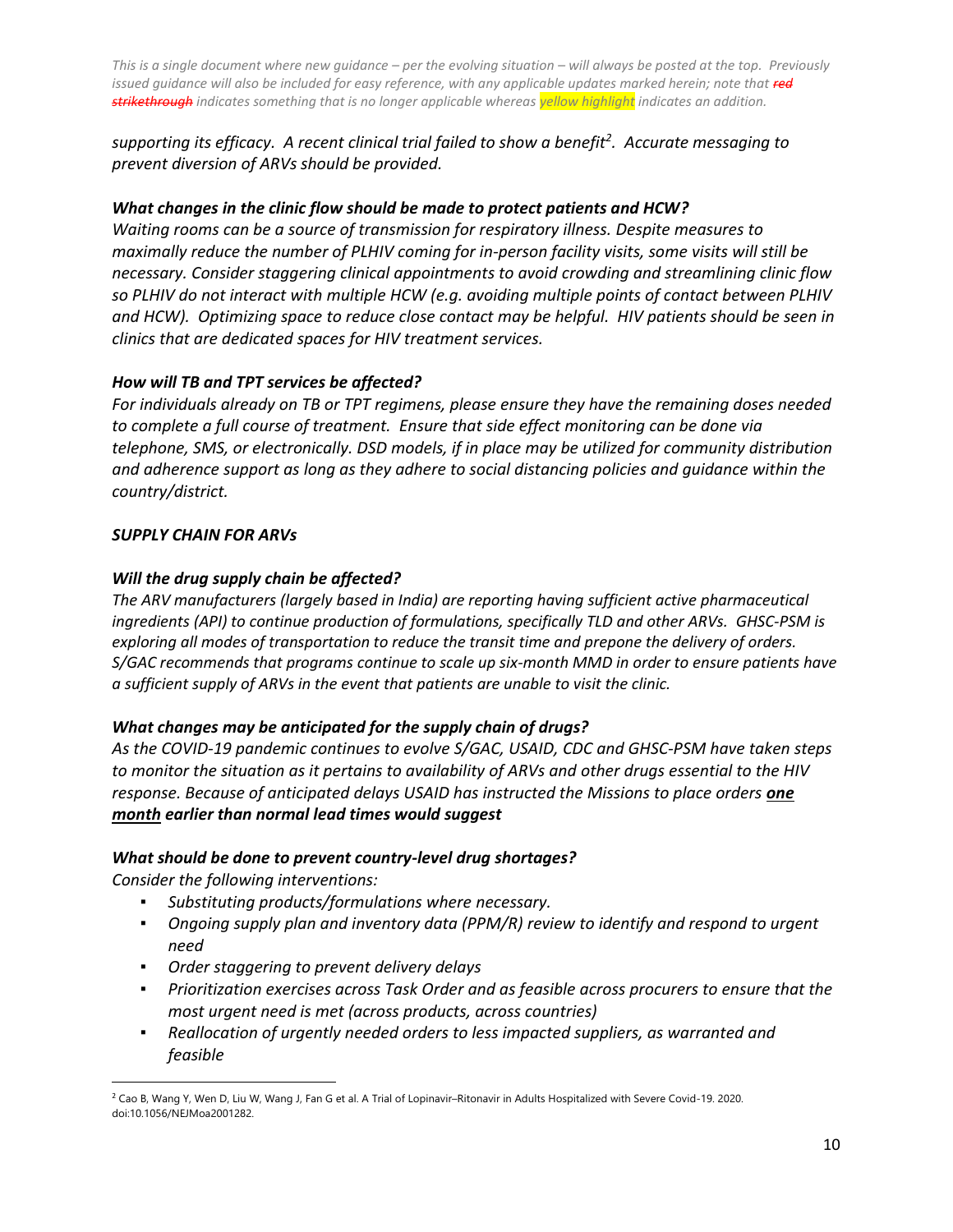## *LABORATORY OPERATIONS AND SUPPLY CHAIN FOR LABORATORY*

## *How has COVID-19 affected the supply chain of laboratory products and what measures should be taken to minimize its impact?*

*There are current delays for rapid test kits (RTKs) either manufactured in China or relying on key starting materials from China, and Asia, more broadly. Delays or pricing increases are being tracked and communicated as they arise. Current guidance is to place orders for laboratory commodities and RTKs one month earlier than normal, to account for potential shipping delays.* 

## *What is the overlap between viral load testing and SARS-CoV-2 testing, since they are both PCRbased?*

*At present, most laboratories in the Africa region are using instruments and reagents for SARS-CoV-2 testing that are different from those used for HIV viral load and EID testing; however, SARS-CoV-2 testing options are evolving rapidly and commonly used HIV viral load and EID instruments are anticipated to be coming online for SARS-CoV-2 in the short to medium term.* 

#### *How will SARS-CoV-2 testing impact HIV VL testing?*

*OUs should anticipate increased use of common consumables and PPE for COVID-19 and HIV-related testing in laboratories and anticipate and plan for diversion of or reductions in laboratory staff and other HRH available for HIV (VL/EID) testing due to COVID-19. Laboratories should prioritize testing based on local requirements. For HIV laboratory testing, EID and viral load services for children, PBFW, and adults with documented non-suppression on their last VL result should be prioritized.*

#### *What measures should be taken to ensure stocks of laboratory supplies?*

*OUs should update current stock counts at national and subnational levels and forecast for additional consumable needs to accommodate increases in COVID-19 testing. It is recommended that orders be places at least one month in advance to reduce the risk of shipping delays resulting in stock outs.*

#### *Is there a plan to use HIV VL/EID platforms for SARS-CoV-2 testing?*

*On Friday, March 13, the Roche SARS-CoV-2 Test received FDA emergency use authorization (EUA) and other manufacturers are developing COVID-19 tests that may be run on existing HIV VL/EID instruments.* 

## *What procedures should be carried out If testing for SARS-CoV-2 and HIV VL/EID are conducted in the same laboratories?*

*In PEPFAR supported laboratories running COVID-19 and HIV-related testing on the same instrument, SOPs should be developed to account for prioritization of testing (e.g., COVID-19, EID, VL).* 

#### *TRACKING SUPPLY CHAIN IMPACT*

#### *How will supply chain for COVID-19 be tracked?*

*GHSC-PSM is in the process of developing a COVID 19 Impact Dashboard, which will allow Mission supply chain staff to track the impact of COVID-19 on their orders. Additionally, GHSC-PSM is*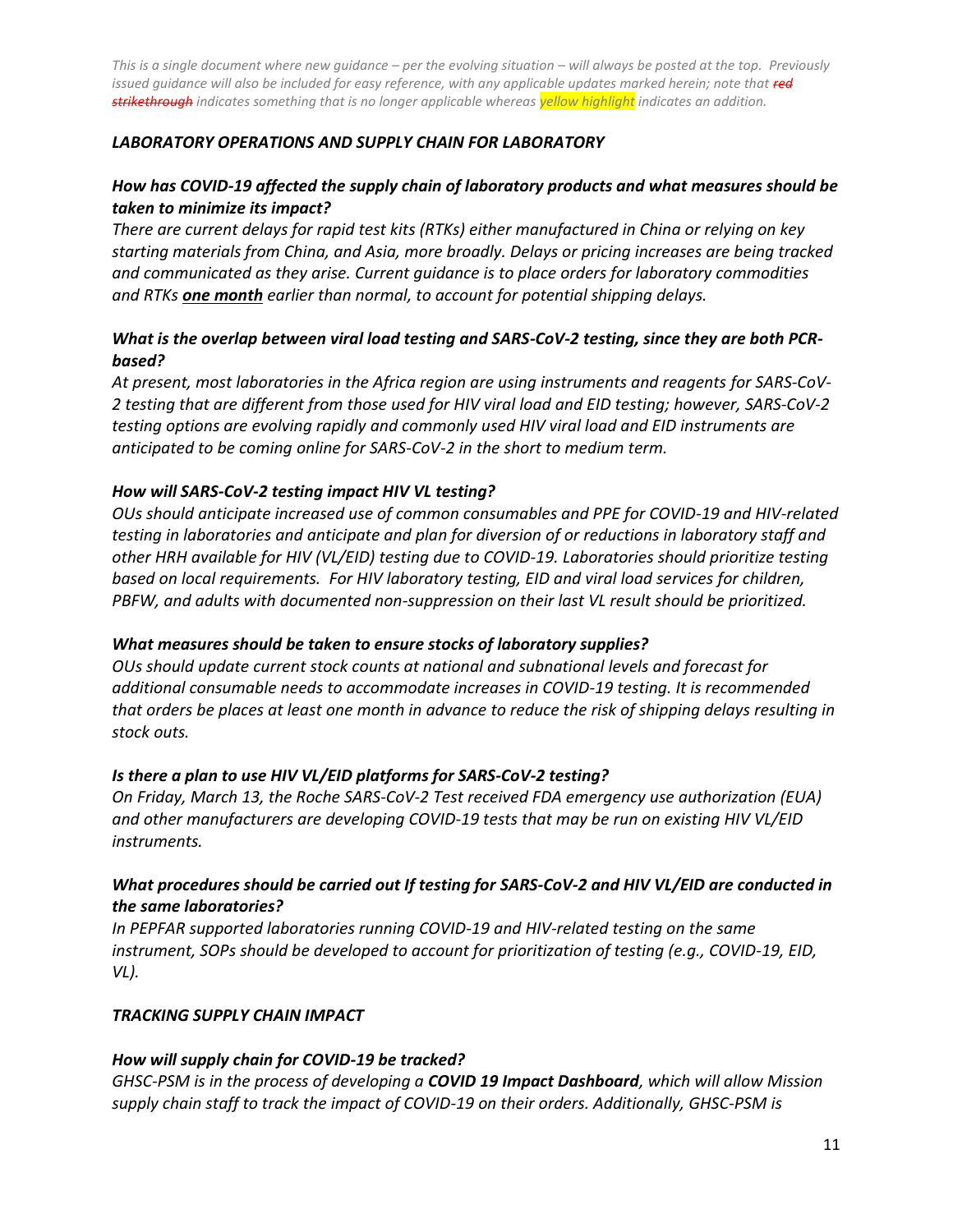*developing a Market Risk Map by commodity portfolio to assess the long-term impact commodity portfolio to assess severity of the risk, probability of the risk, and timing of the potential risk to help inform our short and long-term mitigation strategies*

## *How will USAID and GHSC-PSM Mitigate Risk?*

- *Early Identification of Delayed and At-Risk Orders*
- *Bi-weekly order status reports from all suppliers with supplemental calls as needed*
- *Ongoing monitoring of key raw material export data*
- *Ongoing market assessments to identify capacity constraints*
- *Ongoing updates on sampling restrictions and communications with QA labs*
- *Exploring alternate shipment modes to reduce delays*
- *Coordination meetings with WHO Access to Medicines and Health Products, and the Global Fund*

## *INFECTION PREVENTION AND CONTROL*

## *What measures should be implemented to reduce COVID-19 exposures in the healthcare setting?*

- *The basic principles of IPC and standard precautions should be applied in all health care facilities and are critical to containment of SARS CoV-2.*
- *Health care facilities visits should be limited to those that are medically essential*
- *All facilities should have a designated focal point to oversee and monitor infection prevention activities; this individual should be supported to provide the basic principles according to WHO guidance which include:*
	- *Written procedures for identifying and managing clients and staff with potential COVID-19 exposures or illness;*
	- *Systematic triage to identify ill persons;*
	- *Strict adherence to hand hygiene and respiratory hygiene;*
	- *Medical masks to be used by patients with respiratory symptoms;*
	- *Prioritization of care of symptomatic patients*
	- *When symptomatic patients are required to wait for services; ensure they are placed in a separate waiting area.*
	- *Appropriate supplies to allow implementation of contact and droplet precautions for all suspected COVID-19 cases;*
	- *Strict protocols for routine cleaning and disinfection of medical equipment and environmental (especially "high touch") surfaces*
	- *Education and training of staff regarding IC precautions for COVID-19*
	- *Airborne precautions are recommended only for staff performing aerosol generating procedures. These procedures include tracheal intubation, non-invasive ventilation, tracheotomy, cardiopulmonary resuscitation, manual ventilation before intubation, and bronchoscopy*

*In areas where they do not already exist, dedicated and separate HIV clinic space should be carved at health facilities for protection of clients.*